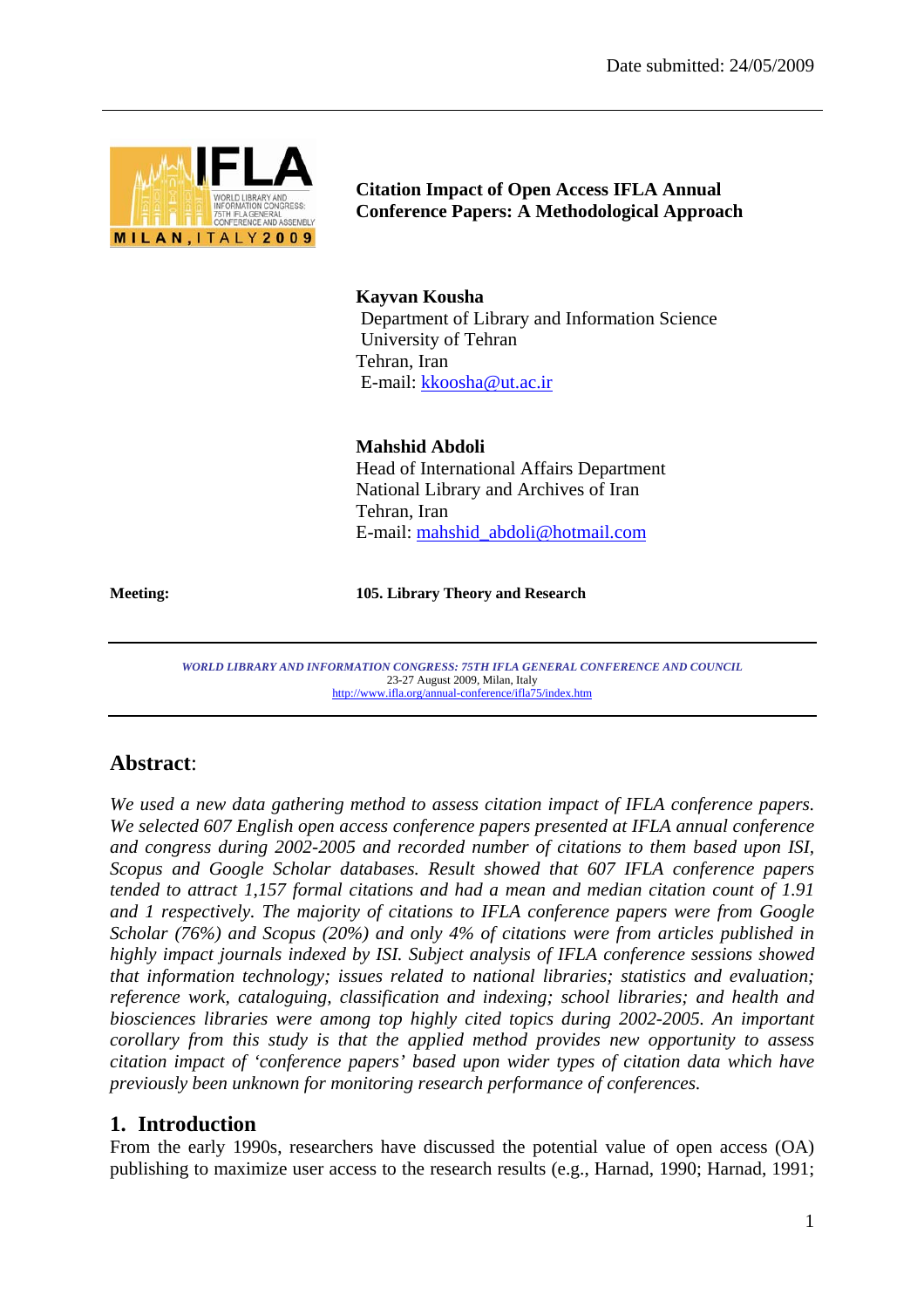Harter, 1996). Other studies in several science, social science and humanities disciplines have shown that free online availability substantially increases a paper's impact (e.g., Lawrence, 2001; Antelman, 2004; Harnad & Brody, 2004; Kurtz, 2004; Norris, Oppenheim & Rowland, 2008). There are also emerging trend in development of institutional repositories that let the authors to self-archive their scholarly works and to make their current research results freely accessible to the potential users, even before appearing in print format (e.g., journals)

Result shows that "institutional repositories facilitate more timely and open access to research and scholarship, and that they maximize the potential research impact of archived publications" (Chan, 2004). In physics for instance, *Arxiv* e-prints archive (http://arXiv.org) is often the first choice for authors to publish their research results (Harnad & Car, 2000). *CiteSeer/ResearchIndex* (http://citeseer.ist.psu.edu) is also an open access digital repository that enables users to access postprint and preprint of journal/conference papers in computer science and provides more citations than the ISI especially for new and fast moving fields (Goodrum, et al., 2001; Zhao & Logan, 2002). *Cogprint* (http://cogprints.org) is another important electronic archive for self-archive papers in many subject areas such as psychology, linguistics, philosophy and anthropology which has remarkably influenced research communication and supports substitute forms of journal publishing especially in the social science and humanities.

Open access repository (OAR) can be also considered a key scholarly substitute for publishing conference proceedings in print format. Today, many national or international conference proceedings are only published online and are freely open access to anyone. The International Federation of Library Associations and Institutions (IFLA) is also a leading international organization in open access movement which provides one of the largest collections of open access conference papers in library and information science (LIS). IFLA has traditionally held annual conferences since 1973 and initiated open access publishing of its annual conference papers in 1993. Currently, more than 1,500 full text and quality controlled conference papers, covering various subject areas in LIS profession are accessible though IFLA annual conference Website. This unique collection of LIS conference papers is also searchable by commercial Web search engines such as Google, Google Scholar and Yahoo! Today, IFLA annual conference Website has rapidly become a global scholarly platform for many LIS researchers, instructors, students and librarians around the world to access current development and progress in library and information services. However, the extent to which IFLA open access conference papers are used in research communication is not known.

In the present study we assess the number of citations IFLA English open access annual conference papers receive during 2002-2005 based upon traditional *bibliometrics* as well as *webometrics* techniques (see methods). We used three sources of scientific citation data including Thomson Reuters (formerly ISI) Web of Science, Scopus and Google Scholar to examine how IFLA conferences were formally cited by other scholarly publications indexed by above sources. Moreover, it is not known in which subject areas IFLA conference papers could attract more citations and contributed to the library and information science research. Although, several authors have discussed that conference proceedings are an important source of scientific information (for review see Lisée, Larivière & Archambault, 2008), no previous study has used the applied method in this study for intellectual impact assessment of conference papers. Hence, the study may fill this gap and shed lights on new techniques applicable for monitoring research performance of conference papers.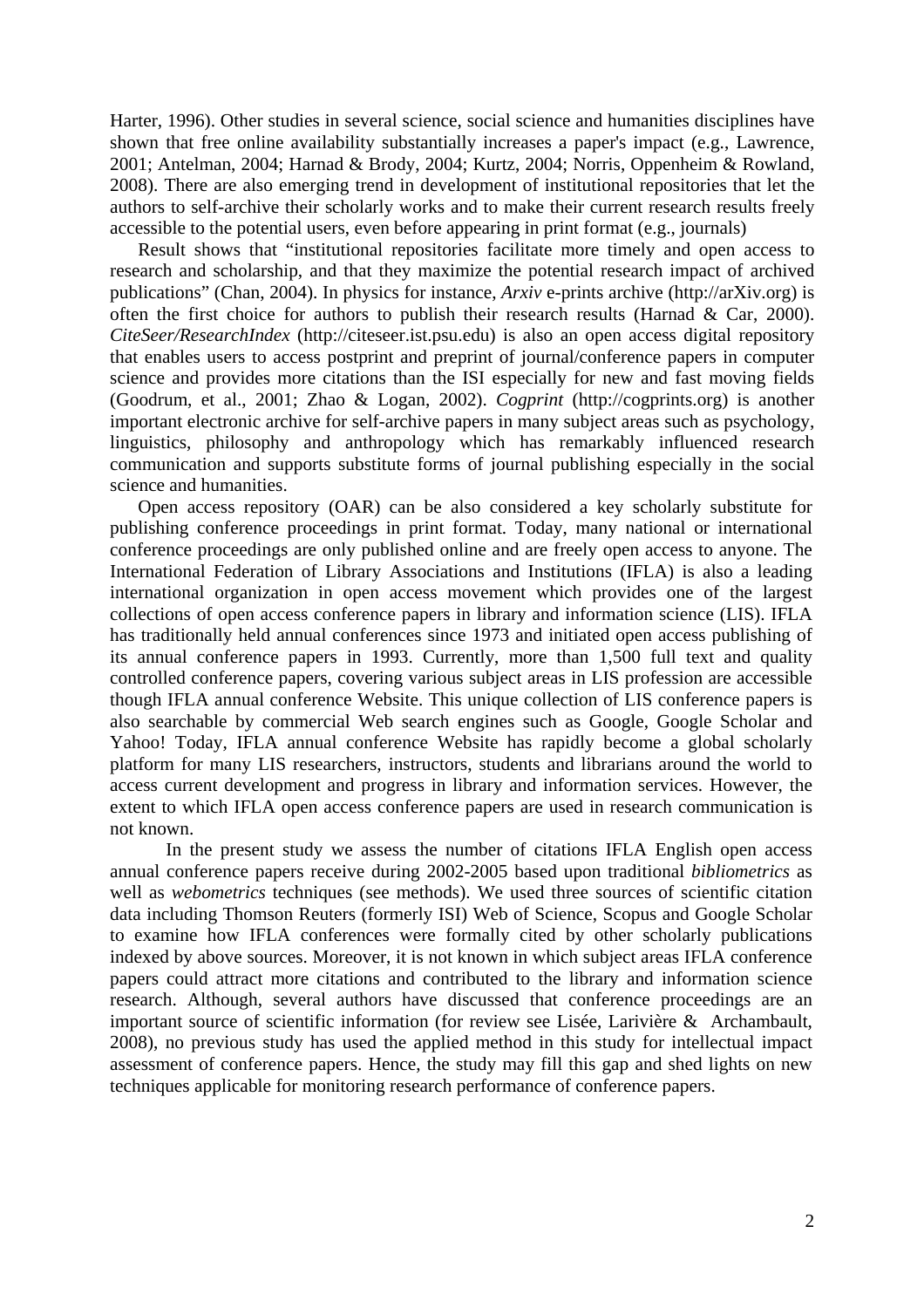# **2. Research questions**

- 1. How the IFLA annual conference papers (2002-2005) are cited based upon the ISI, Scopus and Google Scholar citation databases?
- 2. What topics of IFLA annual conferences could attract higher citation impact in the LIS research?

# **3. Method**

## *3.1. Selection of IFLA Conference Papers*

For the purpose of this study, we selected conference papers presented at IFLA World Library and Information Congress during 2002-2005. IFLA conference papers were restricted to English language and open access articles due to minimize the potential impact of both the language diversity (e.g., French or Spanish papers) and the availability of papers (open access vs. non-open access) on the number of citation counts. We chose IFLA conference papers presented during 2002-2005 in order to allow a significant time window for articles (between 4-7 years) to attract citations from other publications indexed by ISI, Scopus or Google Scholar. Ultimately, we had 607 English language conference papers deposited online by IFLA annual meetings during 2002-2005 (see Table 1) and assessed their citation impact using ISI, Scopus and Google Scholar searches. The exact title of each IFLA conference paper was recorded in the spreadsheet, along with its author(s), publication year and the topic of session that it was accepted for presentation (e.g., Library Theory and Research).

**Table 1. Number of English open access** 

| IFLA conference papers selected for study in each year |      |      |      |      |           |  |  |  |  |  |
|--------------------------------------------------------|------|------|------|------|-----------|--|--|--|--|--|
| Year                                                   | 2002 | 2003 | 2004 | 2005 | 2002-2005 |  |  |  |  |  |
| Number of                                              |      |      |      |      |           |  |  |  |  |  |
| <b>Papers</b>                                          | 171  | 129  | 123  | 184  | 607       |  |  |  |  |  |
|                                                        |      |      |      |      |           |  |  |  |  |  |

## *3.2. ISI Citation Count*

We used ISI (now Thomson Reuters) Web of Science as international multidisciplinary database for citation tracking covering more than 10,000 highest impact scientific research journals. Although, the main sources of ISI citation data are from journal articles and conference papers and proceedings are not commonly indexed in the ISI Web of Science, it is possible to use the "*Cited Reference Search*" facility in this database to retrieve citations to conference papers in the references of other journals indexed by the ISI (see Butler & Visser, 2006; Kousha & Thelwall, 2006). In order to mine cited references to all 607 IFLA conference papers during 2002-2007, we searched 1) the cited author (first author), 2) the cited work (IFLA\* or other abbreviations) and 3) the cited years (2002-2005) of IFLA conference papers in the cited reference search option in the ISI Web of Science. Figure 1 shows an example of cited reference search for an article presented at the IFLA conference in 2002 (see below).

Subbiah Arunachalam (2002). Reaching the unreached: How can we use ICTs to empower the rural poor in the developing world through enhanced access to relevant information? 68th IFLA Council and General Conference, Glasgow, Scotland, August 18-24, 2002.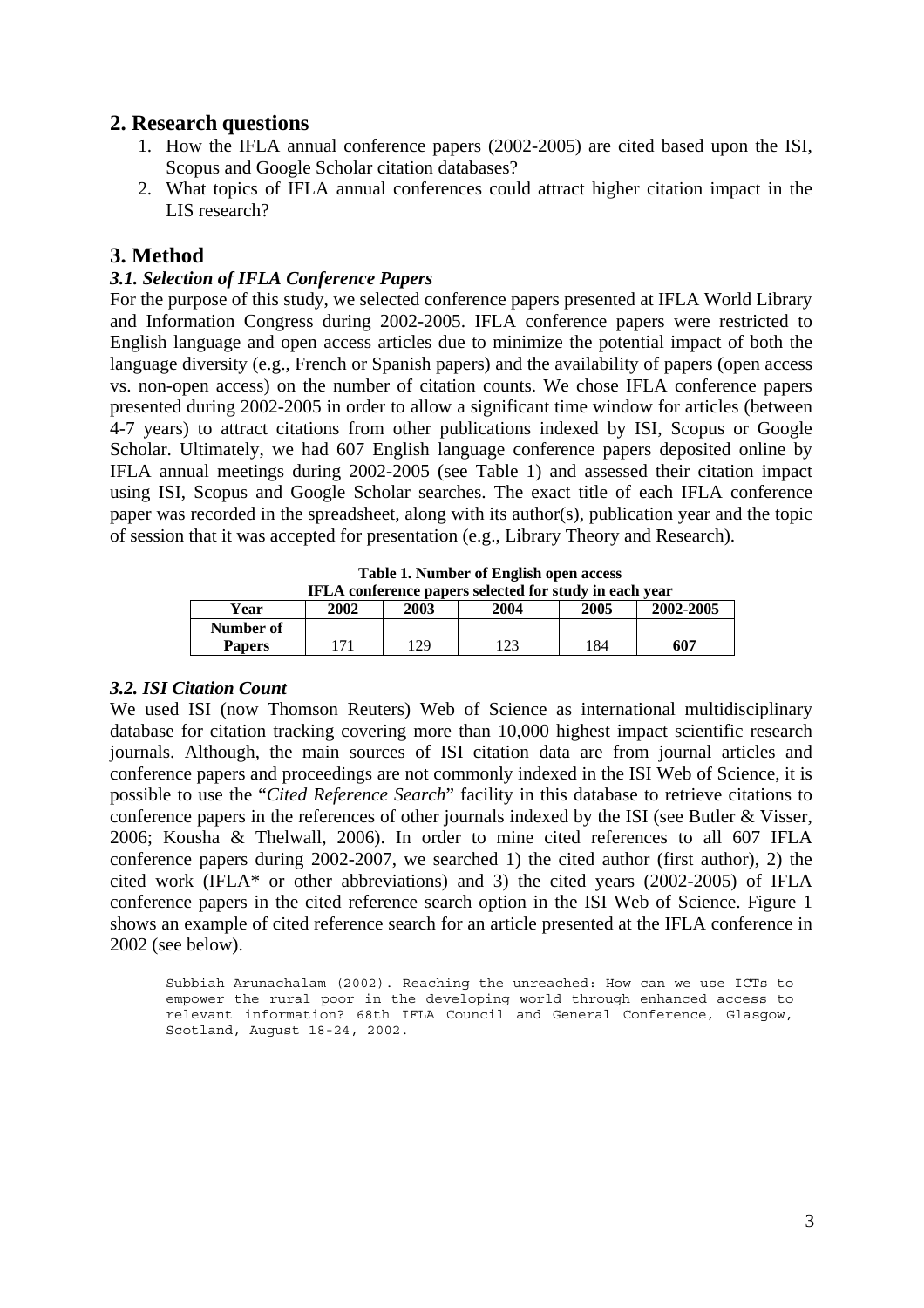|                             | ISI Web of Knowledge <sup>™</sup><br>Take the next step $\bigcirc$                     |   |
|-----------------------------|----------------------------------------------------------------------------------------|---|
| Web of Science              | <b>Additional Resources</b>                                                            |   |
|                             | Search   Cited Reference Search  <br>Advanced Search Search History<br>Marked List (0) |   |
| Web of Science <sup>®</sup> |                                                                                        |   |
|                             |                                                                                        |   |
|                             | Cited Reference Search. Find the articles that cite a person's work                    |   |
|                             | <b>Step 1:</b> Enter the author's name, the work's source, and/or publication year.    |   |
|                             | <b>Cited Author: ARUNACHALAM</b>                                                       | Q |
|                             | Example: O'Brian C* OR OBrian C*                                                       |   |
| <b>Cited Work:</b>          | IFLA*                                                                                  | Q |
|                             | Example: J Comput Appl Math*<br>journal abbreviation list                              |   |
| Cited Year(s) 2002          |                                                                                        |   |

**Figure 1. Cited reference search in ISI Web of Science for locating citation(s) to an article presented at IFLA annual conference** 

Figure 2 is search result of the Figure 1. It shows that the above IFLA conference paper could attract one citation from a journal article indexed by the ISI. However, a limitation in using this method related to different abbreviations for *World Library and Information Congress* in the ISI databases entered in the citation information. In fact, ISI does not show the full name for cited works and users can only observe the abbreviation(s) for them which are problematic for citation analysis. For example, several different abbreviations such as WORLD LIB INF C IFLA, IFLA GEN C, IFLA COUNC GEN C or IFLA WORLD LIB were used in the cited references by authors in the articles and ISI did not also applied any vocabulary control mechanism for providing consistency between various abbreviations. Therefore, we used other possible queries and applied truncation to maximize mining other variations related to IFLA conference such as IFLA\*, World\* IFLA\*, conf\* IFLA\* and IFLA\* conf\*. We also manually checked the cited author, work and year in the search result against the original IFLA conference papers due to avoid false matches in the citation counting process.

|                                                                                                                                                                              | ISI Web of Knowledge**                                                                                                                                                 | Take the next step $\bigcirc$                                                                                                                                                                                                                     |                                         |  |  |  |  |  |  |  |
|------------------------------------------------------------------------------------------------------------------------------------------------------------------------------|------------------------------------------------------------------------------------------------------------------------------------------------------------------------|---------------------------------------------------------------------------------------------------------------------------------------------------------------------------------------------------------------------------------------------------|-----------------------------------------|--|--|--|--|--|--|--|
| Web of Science                                                                                                                                                               | <b>Additional Resources</b>                                                                                                                                            |                                                                                                                                                                                                                                                   |                                         |  |  |  |  |  |  |  |
| Cited Reference Search<br>Advanced Search<br>Search History<br>Marked List (0)<br>Search                                                                                     |                                                                                                                                                                        |                                                                                                                                                                                                                                                   |                                         |  |  |  |  |  |  |  |
| <b>Web of Science®</b>                                                                                                                                                       |                                                                                                                                                                        |                                                                                                                                                                                                                                                   |                                         |  |  |  |  |  |  |  |
| << Back to previous                                                                                                                                                          |                                                                                                                                                                        |                                                                                                                                                                                                                                                   |                                         |  |  |  |  |  |  |  |
|                                                                                                                                                                              | Cited Reference Search. Find the articles that cite a person's work<br>Step 2 of 2: Select cited references and click "Finish Search."<br><b>CITED REFERENCE INDEX</b> | Select the references for which you wish to see the citing articles, then click the "Finish Search" button.<br>Hint: Look for cited reference variants (sometimes different pages of the same article are cited or papers are cited incorrectly). |                                         |  |  |  |  |  |  |  |
| References: 1 - 1 of 1                                                                                                                                                       |                                                                                                                                                                        | Page 1                                                                                                                                                                                                                                            | of $1$ $Go$ $\rightarrow$ $\rightarrow$ |  |  |  |  |  |  |  |
| ste.                                                                                                                                                                         | Select Page ) (Select All*)<br>Clear All<br><b>Finish Search</b>                                                                                                       |                                                                                                                                                                                                                                                   |                                         |  |  |  |  |  |  |  |
| <b>Cited Work</b><br><b>Citing</b><br><b>Article</b><br><b>Select</b><br><b>Cited Author</b><br>Year<br>Volume<br>Page<br>ID<br>Articles **<br><b>[SHOW EXPANDED TITLES]</b> |                                                                                                                                                                        |                                                                                                                                                                                                                                                   |                                         |  |  |  |  |  |  |  |
| ⊓                                                                                                                                                                            | <b>ARUNACHALAM S</b>                                                                                                                                                   | <b>IFLA GEN C GLASG 18</b>                                                                                                                                                                                                                        | 2002                                    |  |  |  |  |  |  |  |
| 原。                                                                                                                                                                           | Select Page ) (Select All*<br>Clear All<br><b>Finish Search</b>                                                                                                        |                                                                                                                                                                                                                                                   |                                         |  |  |  |  |  |  |  |

**Figure 2. Result for cited reference search in the Figure 1** 

## *3.3. Scopus Citation Count*

Launched in 2005 by Elsevier, Scopus (http://www.scopus.com) is another citation database which we used it as a complementary data source for impact assessment of IFLA conference papers. Scopus indexes about 17,000 journal titles and has much broader coverage than ISI Web of Science. Another advantage of Scopus for the purpose of this study is that it shows the full name for cited works in references. Hence, less effort is needed for manual checking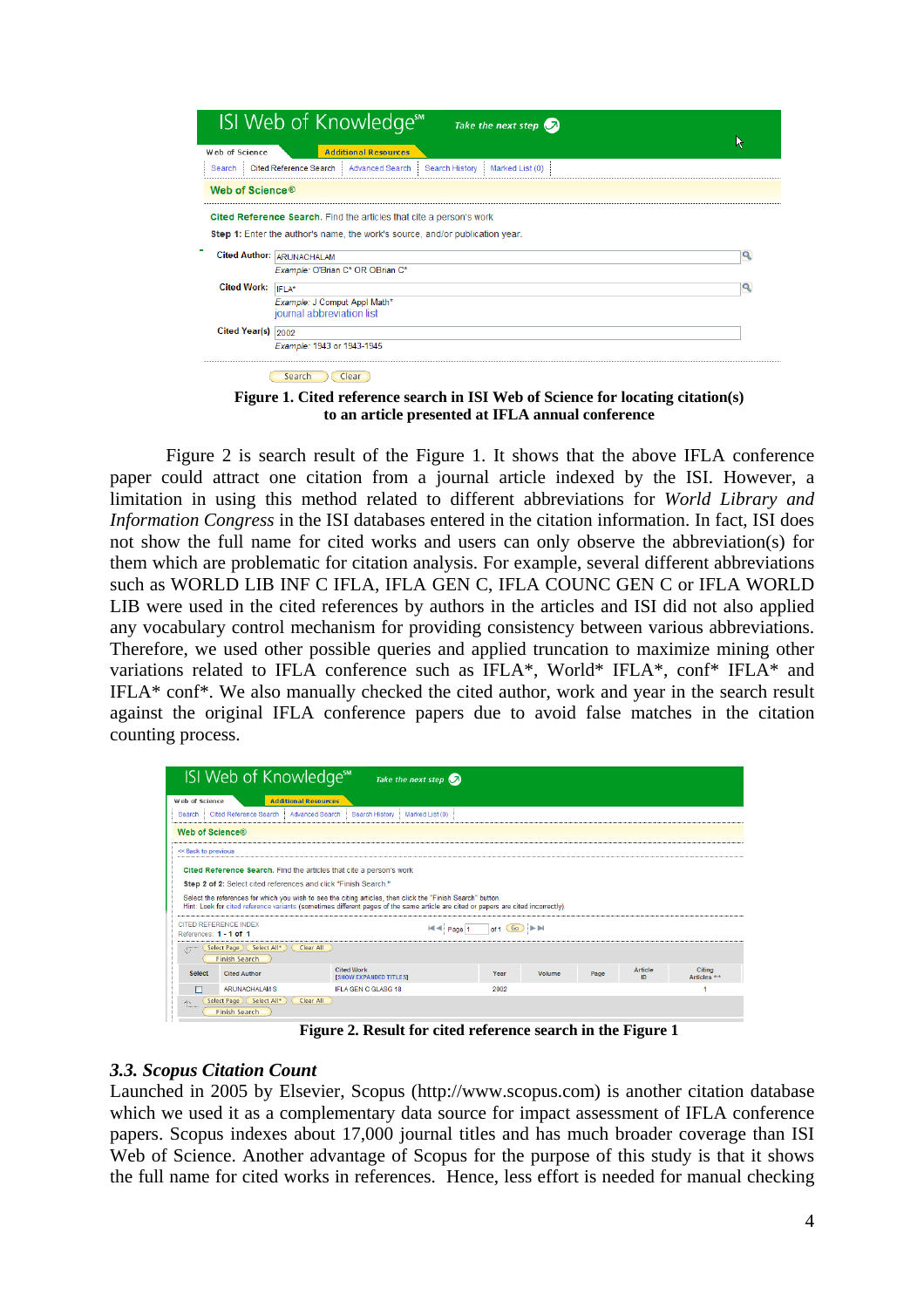of cited works. For Scopus searches, we used *"Reference Search"* facility in the Scopus to retrieve possible citations to an IFLA conference paper in the references of other scholarly documents indexed by the Scopus. We manually searched the exact titles of all 607 IFLA conference papers during 2002-2005 as phrase searches and also the first author names in the main Scopus search interface and selected "*references*" field to locate possible citations to IFLA conference papers. Figure 3 is an example of Scopus search for the same paper searched in ISI database.

| <b>SCOPUS</b>              |                                                                             |    |            |                      |  |  |  |  |  |
|----------------------------|-----------------------------------------------------------------------------|----|------------|----------------------|--|--|--|--|--|
| <b>Search</b>              | My Alerts<br><b>Analytics</b><br>My List<br>My Profile<br><b>Sources</b>    |    |            |                      |  |  |  |  |  |
|                            | Do you know why registering makes sense? Find out here                      |    |            |                      |  |  |  |  |  |
| <b>Basic Search</b>        | <b>Author Search</b><br><b>Affiliation Search</b><br><b>Advanced Search</b> |    |            |                      |  |  |  |  |  |
|                            |                                                                             |    |            | <b>2</b> Search Tips |  |  |  |  |  |
| Search for:                | "Reaching the unreached: How can we use ICTs to empowin References          |    |            | $\checkmark$         |  |  |  |  |  |
|                            | E.g., "heart attack" AND stress                                             |    |            |                      |  |  |  |  |  |
| <b>AND</b><br>$\checkmark$ | Arunachalam                                                                 | in | References | $\checkmark$         |  |  |  |  |  |

**Figure 3. Scopus search strategy for locating citations to IFLA conference papers** 

Figure 4 is search result of the Figure 3. It shows that the above IFLA conference paper tended to attract three citations from other articles indexed by the Scopus (two citations more than ISI search). We again manually checked the "Abstract +Refs" option below each retrieved results to remove false matches.

| $\Box$ Results: 3                                                                                                                                                                                                               |                                    |                            | Search within results                                                                    | Go                      |
|---------------------------------------------------------------------------------------------------------------------------------------------------------------------------------------------------------------------------------|------------------------------------|----------------------------|------------------------------------------------------------------------------------------|-------------------------|
| 그 그러나 아이들 그 Citation tracker   한 Add to list   Download   e References   한 Cited by   Select:   All   Page                                                                                                                      |                                    |                            |                                                                                          | $1$ to $3$              |
| Document (sort by relevance)                                                                                                                                                                                                    | Author(s)                          | $\vee$ Date $\blacksquare$ | Source Title                                                                             | Cited By                |
| Pesticide exports from U.S. ports, 2001-2003<br>$1. \Box$<br>Abstract + Refs   E Show Abstract                                                                                                                                  | Smith, C., Kerr, K., Sadripour, A. | 2008                       | International Journal of<br>Occupational and Environmental<br>Health 14 (3), pp. 176-186 | $\Omega$                |
| Comparative assessment of migrant farm worker health in conventional and Cross, P., Edwards, R.T.,<br>$2.\Box$<br>organic horticultural systems in the United Kingdom<br>Abstract + Refs   View at Publisher   El Show Abstract | Hounsome, B., Edwards-Jones, G.    | 2008                       | Science of the Total Environment<br>391 (1), pp. 55-65                                   | $\Omega$                |
| Un/re-constructing the agrarian dream: Going back-to-the-land with an<br>$3. \Box$<br>organic marketing co-operative in south-central Pennsylvania, USA<br>Abstract + Refs   View at Publisher   El Show Abstract               | Trauger, A.                        | 2007                       | Tijdschrift voor Economische en<br>Sociale Geografie 98 (1), pp. 9-20                    | 0                       |
| L Be EM Output   III Citation tracker   [8] Add to list     D Download   ell References   EM Cited by   Select:   All     Page                                                                                                  |                                    |                            |                                                                                          | Back to Top $\triangle$ |
| Display $20 \times$ results per page                                                                                                                                                                                            |                                    |                            |                                                                                          | $1$ to $3$              |

**Figure 4. Result for Scopus reference search in the Figure 3** 

Figure 5 shows the reference list for the first retrieved citing article in the Figure 4 (Pesticide exports from U.S. ports, 2001-2003). As shown below, the second cited reference (in bold) is a same paper presented at the IFLA general conference and matches with the search query in Figure 3.

References (34) view in table layout ← BBM Output Select: □ Page 1.  $\Box$  Abirafeh, L. (2002) 'Afghan Women One Year Later: Creating Digital Opportunities for Afghan Women', DgCommunities http://topics.developmentgateway.org/afghanistan/sdm/previewDocument.do~427938 2.  $\Box$  Arunachalam, S. muncthenom, 5.<br>"Reaching the Unreached: How Can We Use ICTs to Empower the Rural Poor in the Developing World through Enhanced Access to **Relevant Information?** Paper Presented at the IFLA General Conference 3. <sup>2</sup> Bhatnagar, S., Sechware, R.<br>(2000) Information and Communication Technology in Development: Cases from India. Cited 13 times. London: Sage. 4.  $\Box$  Castells, M. (2001) The Internet Galaxy. New York: Oxford University Press. **Figure 5. Citation to IFLA conference paper in the reference list of an article**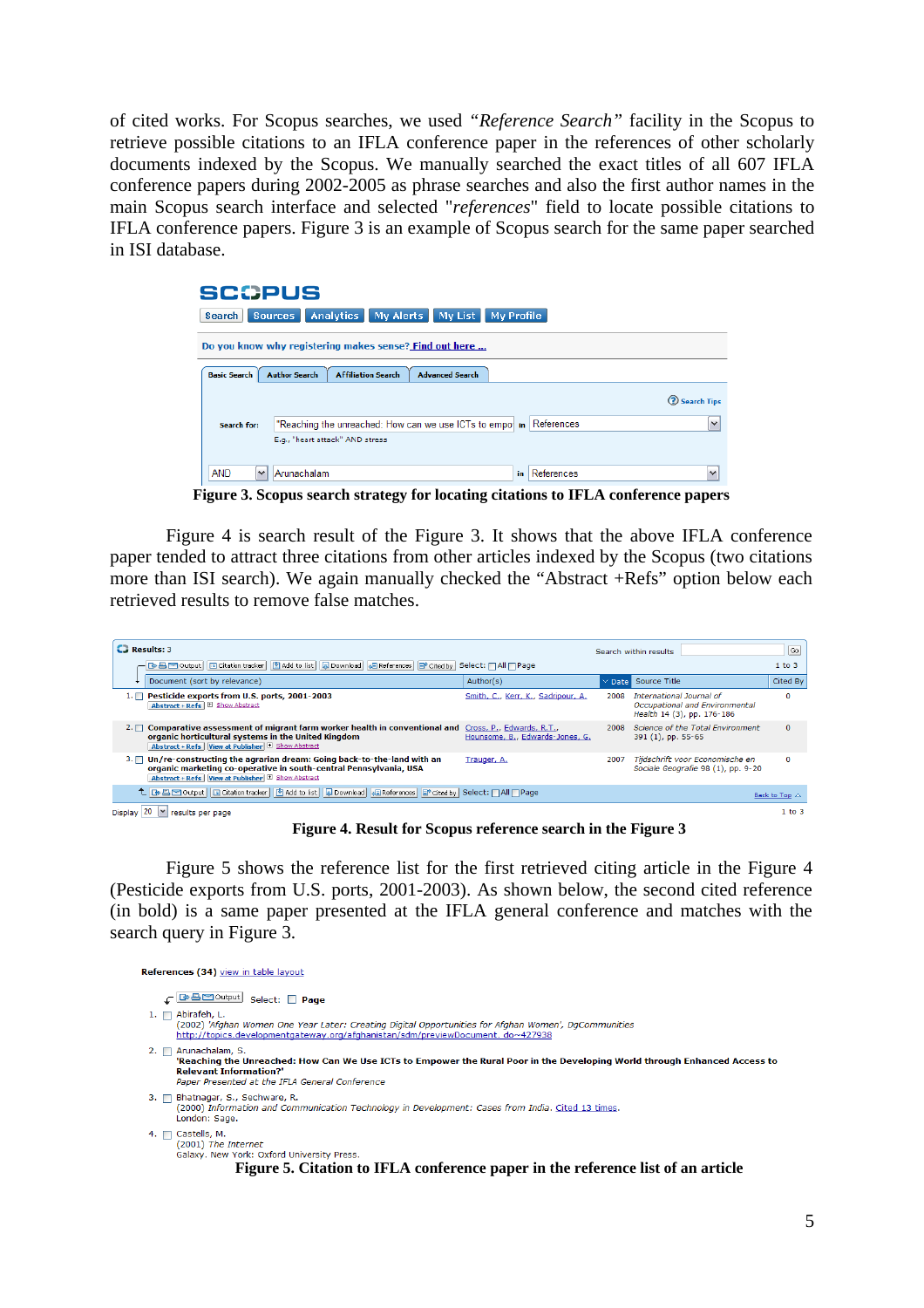#### *3.4. Google Scholar Citation Count*

We used Google Scholar (http://scholar.google.com) as another new tool for citation counting of IFLA conference papers. Google Scholar claims to include "peer-reviewed papers, theses, books, abstracts and articles, from academic publishers, professional societies, preprint repositories, universities and other scholarly organizations" (About Google Scholar, 2009). Hence, in contrast to both ISI and Scopus, Google Scholar can potentially index open access papers deposited online by personal or institutional self-archiving practices. In other words, Google Scholar indexes many open access documents like IFLA annual conference papers which would be "invisible" to conventional fee-based citation indexes such as Web of Science and Scopus. Our initial searches showed that Google Scholar provided significantly higher citation counts for IFLA conference papers than either the Web of Science or Scopus. However, the quality of sources of citations (citing documents) retrieved by Google Scholar is not clear, and this will be discussed again the conclusion.

For Google Scholar citation counts, we searched the exact titles of all 607 IFLA conference papers during 2002-2005 as phrase searches in the main Google Scholar search interface. Sometimes it was necessary to omit parts of article titles to generate successful searches, especially when there were non-alphanumeric characters (e.g., :, -, or /). Hence, we usually conducted several searches to maximize the citation counts. For IFLA conference papers with very general titles (e.g., Developing an quality service strategy), we also added extra bibliographic information to the query (e.g., first author name, IFLA or both) to eliminate false matches. We then recorded the number of Google Scholar citations to IFLA conference papers by clicking the "*cited by*" option below each retrieved record after omitting incorrect matches (for details see Kousha & Thelwall, 2007; Kousha & Thelwall, 2008). Figure 6 is an example of a Google Scholar search for a conference paper (Knowledge sharing practices in Asian institutions: a multi-cultural perspective from Singapore) presented at IFLA annual meeting in 2005.

| News Maps<br>Web<br>Video<br>Images<br>more »<br>Advanced Scholar Search<br><b>Search</b><br>"Knowledge sharing practices in Asian institutio<br><b>Scholar Preferences</b><br>Scholar Help                                                                                                                                                                                                                                                                     |
|-----------------------------------------------------------------------------------------------------------------------------------------------------------------------------------------------------------------------------------------------------------------------------------------------------------------------------------------------------------------------------------------------------------------------------------------------------------------|
| <b>Scholar</b>                                                                                                                                                                                                                                                                                                                                                                                                                                                  |
| Tip: Try removing quotes from your search to get more results.                                                                                                                                                                                                                                                                                                                                                                                                  |
| <b>CITATIONI Knowledge sharing practices in Asian institutions: a multi-cultural perspective from Singapore</b><br>AS Chaudhry - World Library and Information Congress 71st IFLA General , 2005<br>Cited by 4 - Related articles - Web Search                                                                                                                                                                                                                  |
| rPDFI ► Knowledge Sharing Among Academic Staff: A Case Study of Business Schools in Klang Valley, Malaysia<br>KK Jain, MS Sandhu, GK Sidhu - ucsi.edu.my<br>Page 1. RESEARCH PAPERS JASA 2 JJanuary 2007 23 R E V I E W P A P E R S R E S<br>EARCHPAPERS Knowledge Sharing Among Academic Staff.<br>Related articles - View as HTML - Web Search                                                                                                                |
| Knowledge-sharing patterns of undergraduate students in Singapore<br>TJ Yuen, MS Maiid - Library Review, 2007 - emeraldinsight.com<br>Chaudhry, AS (2005), "Knowledge sharing practices in Asian institutions: a<br>multi-cultural perspective from Singapore", available at: www.ifla.org/lV/ifla71<br>Related articles - Web Search - BL Direct - All 4 versions                                                                                              |
| 'Soft'enablers of knowledge management in Malaysian companies-a qualitative study- ► usq.edu.au ppri<br>GGG Goh, C Ryan, R Gururajan - ACIS 2006 Proceedings of the 17th Australasian Conference on , 2006 - eprints.usq.edu.au<br>Chaudry, AS 2005, 'Knowledge sharing practices in Asian institutions: a multi-cultural<br>perspective from Singapore', paper presented to World Library and<br>Related articles - View as HTML - Web Search - All 2 versions |
| repr ► Factors Affecting Intra-organisational Knowledge Sharing Practices of Civil Society Organisations in<br>MSS KODEESWARAN - flict.org<br>Page 1. 2 Factors Affecting Intra-organisational Knowledge Sharing Practices of<br>Civil Society Organisations in Sri Lanka MS. SUTHESHNA KODEESWARAN 2007 Page 2.<br>Related articles - View as HTML - Web Search<br>$\cdot$ .<br>$\mathbf{a}$ . The set of $\mathbf{a}$                                         |

**Figure 6. Using Google Scholar for citation counting of IFLA conference papers** 

As shown in Figure 6, Google Scholar reports that above IFLA article could attract four citations from other Web documents (Cited by 4). We also found that in some cases there are additional citations to IFLA conference papers, but they are not calculated in the "cited by" option. Although it was time consuming task, we manually checked other results and removed duplicate records in order to add the unique citations to the number reported by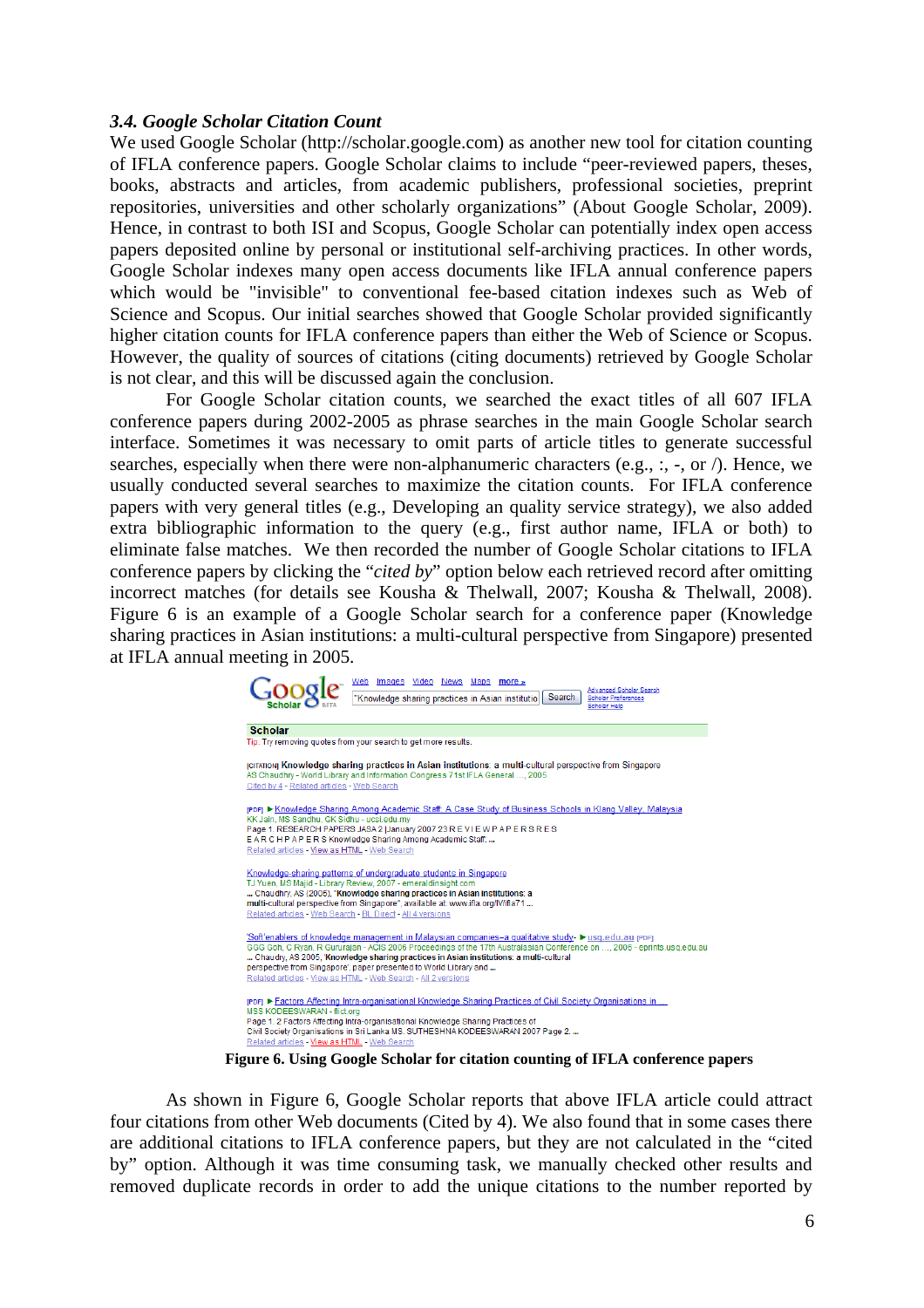"cited by" option. This problem is also reported in the previous study (Kousha & Thelwall, 2008)

During checking process of cited references from both Scopus and Google Scholar searches, we found citations with similar titles and author(s) to that IFLA conference papers, but published in journals (e.g., IFLA journal). This is because some authors publish similar conference paper titles in journals (e.g., after conference presentation) to disseminate their findings to a wide range of researchers and this is the main reason for finding this type of citing sources. We counted this type of citation as evidence of citation impact for IFLA conference papers if the title and author(s) of the published journal article was exactly similar to that IFLA conference paper. However, we didn't compare the whole contents of conference and journal papers against each other for possible changes to make the project manageable.

Note that all the ISI, Scopus and Google Scholar searches were conducted during April 2009 in order to reduce the potential impact of time on increasing the number of citation counts and of coverage of above databases.

#### **4. Results**

#### *4.1. ISI, Scopus and Google Scholar citations*

Table 2 shows that the overall descriptive statistics for ISI, Scopus and Google Scholar citation counts to 607 English open access conference papers presented at IFLA World Library and Information Congress during 2002-2005. The first and second columns show the publication years and the associate number of IFLA conference papers selected for the study. The third, fourth and fifth columns report citations counts to IFLA conference papers based on ISI, Scopus and Google Scholar searches respectively (see method). The sixth column also shows the total number, the means and the median of citations from all above three citation indexes. It reports that 607 IFLA conference papers during 2002-2005 tended to attract 1,157 citations from the ISI, Scopus and Google Scholar databases and the citation mean and median for selected papers is 1.91 and 1 respectively. However, we did not assess the extent of citation overlap between three above databases which is an important practical limitation of this study and is discussed again in the next section.

The next three columns report the mean and the median for ISI, Scopus and Google Scholar citations. For instance, it shows that the mean of Google Scholar citations to IFLA conference papers is 1.43 which is considerably higher than the citation means for both ISI (0.07) and Scopus (0.38). The results suggests that Google Scholar has more coverage of citation data from wider types of scholarly works which are not indexed by both ISI and Scopus, although the quality of sources of citations retrieved by Google Scholar is not known. The two last columns of Table 2 report the ratio of Google Scholar citations per both ISI and Scopus respectively. They indicate that the ratio of Google Scholar citations is 19 and 3.7 times higher than ISI and Scopus citations respectively. This high number of Google Scholar citation counts which has remarkably influenced the impact assessment of IFLA conference papers will be discussed again.

Although it is discussed that the time has a potential impact on citation counts and older articles can potentially receive more citations than more recent papers, we surprisingly found that the total citation mean (sixth column) for IFLA conference papers presented in the year 2005 is higher (1.61) than the year 2004 (1.47) and also very close to the total citation mean in the year 2003 (1.78). This might suggests that the topics of papers in 2005 tended to attract more citations. In the next section, we assess top 20 topics in IFLA annual conferences during 2002-2005 in order to explore which topic could receive higher citation impact.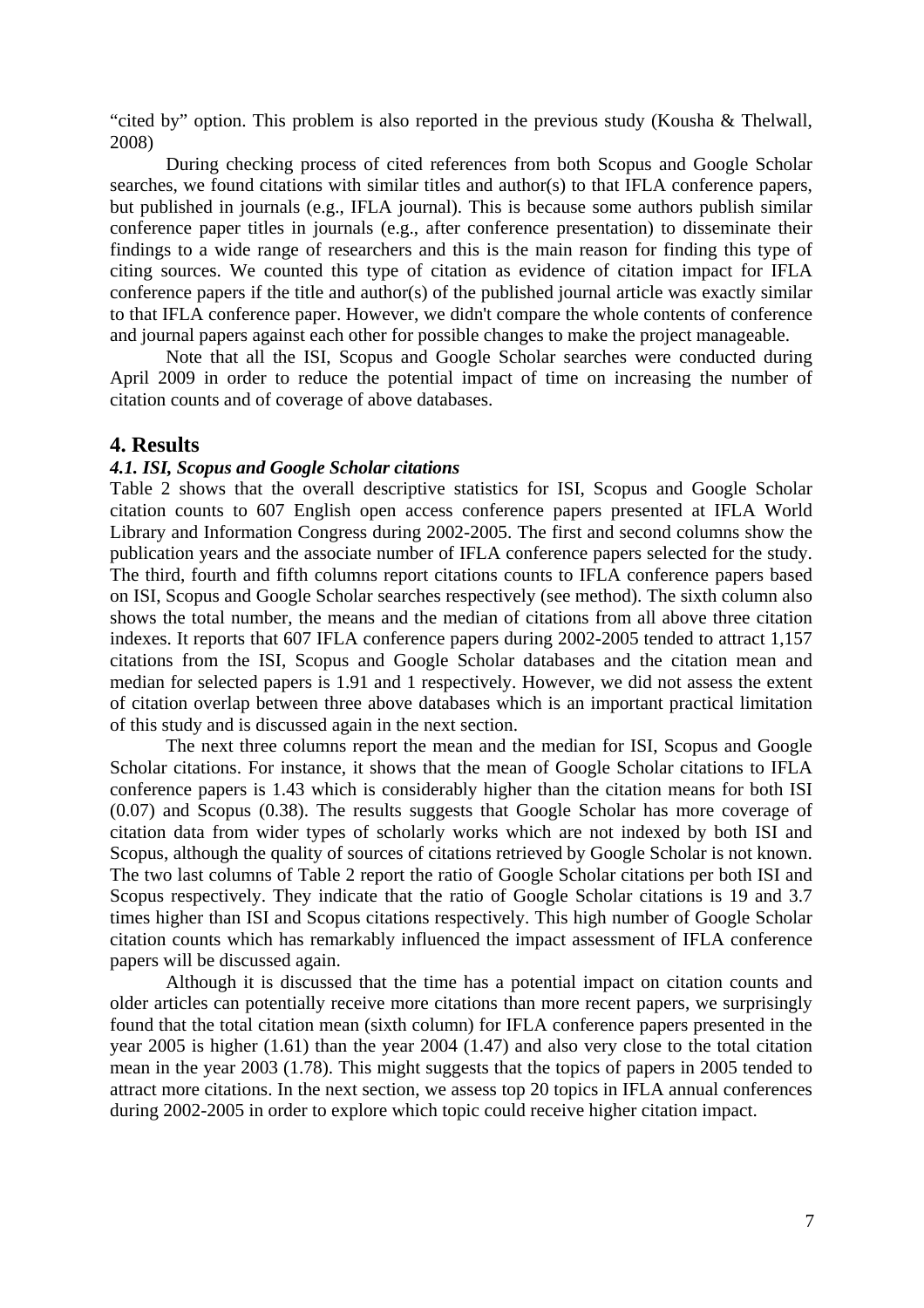|              | OA IF DA COMCECICE papers during $2002 - 2003$ |           |           |           |           |              |          |           |           |            |  |
|--------------|------------------------------------------------|-----------|-----------|-----------|-----------|--------------|----------|-----------|-----------|------------|--|
|              | Number                                         | ISI       | Scopus    | $GS*$     | GS.       | ISI          | Scopus   | <b>GS</b> | GS /ISI   | GS /Scopus |  |
|              | of                                             | citations | citations | citations | Scopus    | Mean,        | Mean     | Mean      | citations | citations  |  |
|              | Articles                                       |           |           |           | and ISI   | Median       | Median   | Median    |           |            |  |
|              |                                                |           |           |           | citations |              |          |           |           |            |  |
|              |                                                |           |           |           | (Mean:    |              |          |           |           |            |  |
|              |                                                |           |           |           | median)   |              |          |           |           |            |  |
| 2002         | 171                                            | 15        | 91        | 345       | 451       | 0.08         | 0.53     | 2.01      | 23        | 3.79       |  |
|              |                                                |           |           |           | (2.64; 1) | $\Omega$     | $\theta$ | 0         |           |            |  |
| 2003         | 129                                            | 11        | 42        | 176       | 229       | 0.08         | 0.32     | 1.35      | 16        | 4.19       |  |
|              |                                                |           |           |           | (1.78; 1) |              |          |           |           |            |  |
| 2004         | 123                                            | 7         | 39        | 135       | 181       | 0.05         | 0.31     | 1.09      | 19.2      | 3.46       |  |
|              |                                                |           |           |           | (1.47; 0) | $\Omega$     | $\theta$ | $\Omega$  |           |            |  |
| 2005         | 184                                            | 12        | 65        | 219       | 296       | 0.06         | 0.35     | 1.19      | 18.2      | 3.36       |  |
|              |                                                |           |           |           | (1.61; 1) | $\Omega$     | $\theta$ | 0         |           |            |  |
| <b>Total</b> | 607                                            | 45        | 237       | 875       | 1,157     | 0.07         | 0.38     | 1.43      | 19.4      | 3.69       |  |
|              |                                                |           |           |           | (1.91; 1) | $\mathbf{0}$ | 0        | 0         |           |            |  |

**Table 2. Descriptive statistics for ISI, Scopus and Google Scholar citation counts to 607 English OA IFLA conference papers during 2002-2005** 

\*GS=Google Scholar

### *4.2. Subject Analysis of Highly Cited Papers*

Table 3-6 shows highly cited topics presented in IFLA conference sessions during 2002-2005. The results suggest that which topics tended to attract more citations from LIS community. For instance, the first column of the Table 3 shows topics of sessions (e.g., classification and indexing, cataloguing and etc.) at IFLA annual conference in 2002. The second column reports number of English open access papers presented in each session. The third, fourth and fifth columns report number of citations from ISI, Scopus and Google Scholar to conference papers respectively. The sixth column shows the total number of citations by all three sources of citation data (ISI, Scopus and Google Scholar) and the last column also reports the average citations per papers for each topic in the sessions. Table 3 shows top 20 highly cited topics in 2002. It indicates that *classification and indexing, cataloguing, information technology, national libraries with information technology and school libraries* are top five highly cited sessions respectively in terms of total number of citations per papers.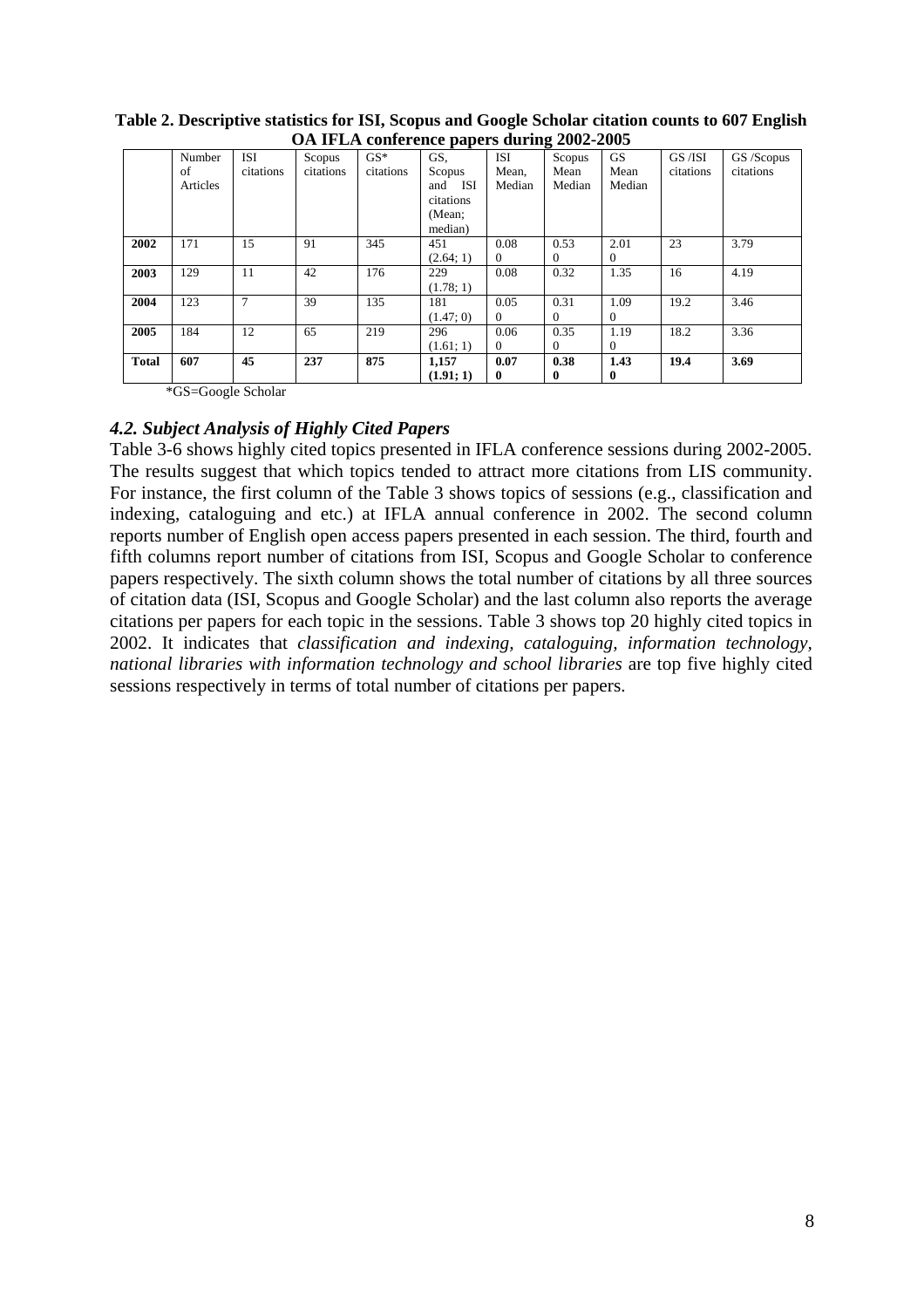| Topics of sessions at the IFLA annual<br>conference 2002 | Number<br>$\alpha$ f<br>Articles | <b>ISI</b><br>citations | Scopus<br>citations | <b>GS</b><br>citations | GS.<br>Scopus<br>and ISI<br>citations | Total<br>citations<br>per papers |
|----------------------------------------------------------|----------------------------------|-------------------------|---------------------|------------------------|---------------------------------------|----------------------------------|
| Classification and Indexing                              | $\overline{c}$                   | 3                       | 10                  | 31                     | 44                                    | 22.00                            |
| Cataloguing                                              | 3                                | 1                       | 17                  | 35                     | 53                                    | 17.67                            |
| <b>Information Technology</b>                            | $\overline{4}$                   | $\overline{c}$          | 7                   | 42                     | 51                                    | 12.75                            |
| National Libraries with Information Technology           | 5                                | $\boldsymbol{0}$        | 7                   | 25                     | 32                                    | 6.40                             |
| <b>School Libraries</b>                                  | $\overline{4}$                   | 1                       | 5                   | 16                     | 22                                    | 5.50                             |
| <b>Regional Activities</b>                               | 3                                | $\Omega$                | 4                   | 12                     | 16                                    | 5.33                             |
| Africa                                                   | $\overline{c}$                   | $\Omega$                | $\overline{c}$      | 8                      | 10                                    | 5.00                             |
| <b>User Education</b>                                    | $\overline{4}$                   | $\Omega$                | 3                   | 14                     | 17                                    | 4.25                             |
| Library and Research Services for Parliaments            | $\mathfrak{2}$                   | 1                       | $\Omega$            | 7                      | 8                                     | 4.00                             |
| Audiovisual and Multimedia                               | $\overline{4}$                   | $\Omega$                | 4                   | 10                     | 14                                    | 3.50                             |
| <b>Education and Training</b>                            | 5                                | $\theta$                | 3                   | 12                     | 15                                    | 3.00                             |
| Science and Technology Libraries                         | 3                                | 1                       | $\overline{2}$      | 6                      | 9                                     | 3.00                             |
| University Libraries with Management and<br>Marketing    | 3                                | 1                       | 2                   | 5                      | 8                                     | 2.67                             |
| Library and Information Science Journals                 | $\overline{4}$                   | $\Omega$                | $\overline{c}$      | 8                      | 10                                    | 2.50                             |
| Health and Biosciences Libraries with EAHIL              | 3                                | $\overline{2}$          | 1                   | $\overline{4}$         | 7                                     | 2.33                             |
| Libraries Serving Disadvantaged Persons                  | 3                                | $\Omega$                | $\theta$            | 6                      | 6                                     | 2.00                             |
| Document Delivery and Interlending                       | $\overline{4}$                   | $\theta$                | $\overline{c}$      | 5                      | 7                                     | 1.75                             |
| <b>Government Libraries</b>                              | 3                                | $\Omega$                | $\mathbf{0}$        | 5                      | 5                                     | 1.67                             |
| <b>National Libraries</b>                                | 5                                | $\Omega$                | 3                   | 5                      | 8                                     | 1.60                             |
| Reference Work                                           | 6                                | $\mathbf{0}$            | $\overline{c}$      | 7                      | 9                                     | 1.50                             |

# 3. Subject analysis of top 20 highly cited IFLA conference papers in 2002

\*Table 3 is ranked based upon the total citations per papers (the last columns)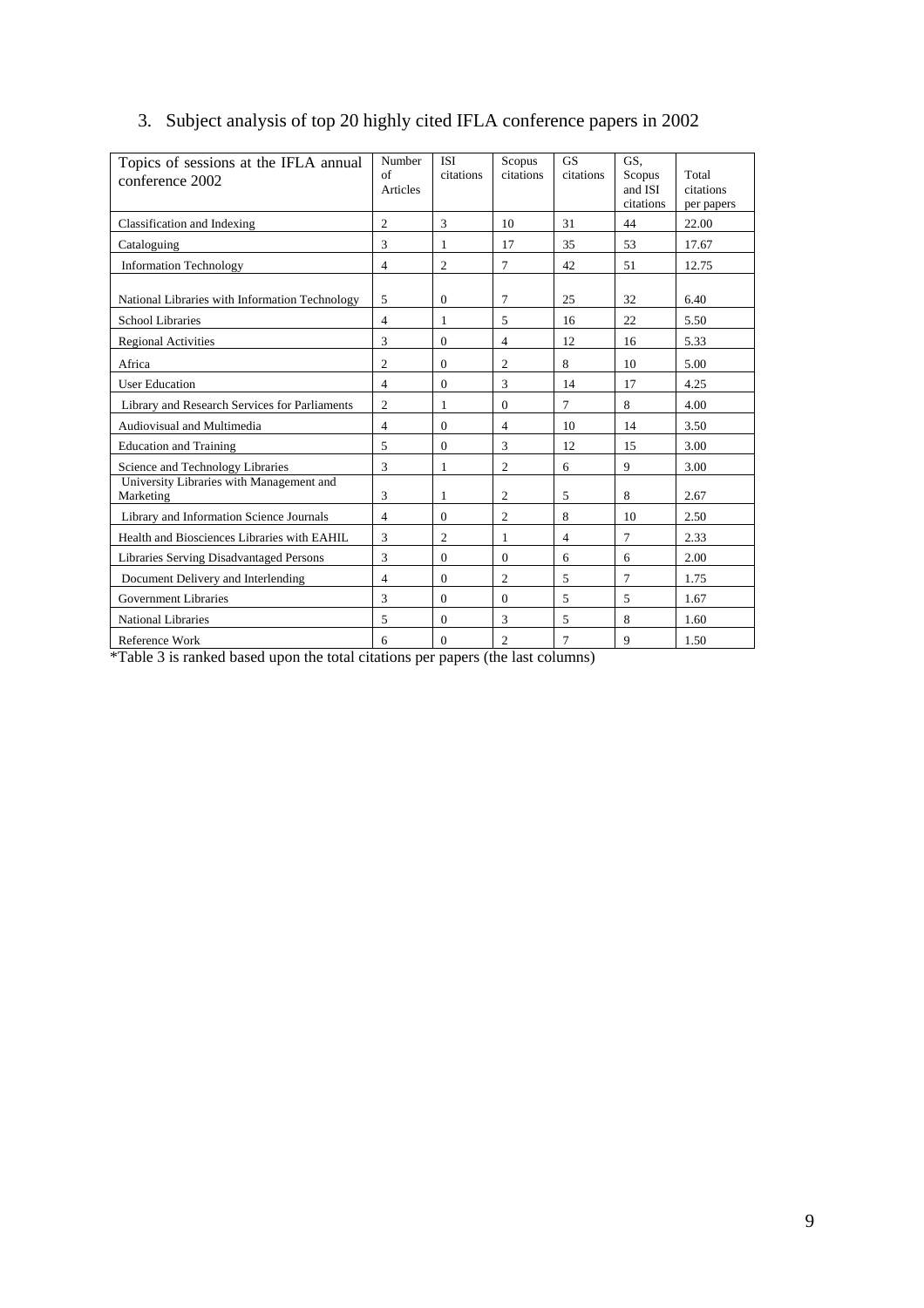Table 4 also shows that *libraries for children and young adults, information technology, Africa, document delivery and interlending & cataloguing and national libraries & statistics and evaluation* are top five highly cited topics at IFLA annual conference in 2003.

| $\pm$ . Subject analysis of top 20 inging clien in EA conference papers in 2009     |                    |                  |                     |                        |                                       |                                  |
|-------------------------------------------------------------------------------------|--------------------|------------------|---------------------|------------------------|---------------------------------------|----------------------------------|
| Topics of sessions at the IFLA annual<br>conference 2003                            | No. of<br>Articles | ISI<br>citations | Scopus<br>citations | <b>GS</b><br>citations | GS.<br>Scopus<br>and ISI<br>citations | Total<br>citations<br>per papers |
| Libraries for Children and Young Adults                                             | $\mathbf{1}$       | 13               | $\mathbf{0}$        | $\theta$               | 13                                    | 13.00                            |
| <b>Information Technology</b>                                                       | 3                  | 16               | 1                   | 8                      | 25                                    | 8.33                             |
| Africa                                                                              | 3                  | 10               | $\overline{c}$      | 5                      | 17                                    | 5.67                             |
| Document Delivery and Interlending &<br>Cataloguing                                 | 3                  | 9                | 1                   | 4                      | 14                                    | 4.67                             |
| National Libraries & Statistics and Evaluation                                      | $\overline{4}$     | 14               | 1                   | 3                      | 18                                    | 4.50                             |
| Free Access to Information and Freedom of<br><b>Expression (FAIFE)</b>              | 1                  | $\overline{c}$   | $\Omega$            | $\overline{c}$         | $\overline{4}$                        | 4.00                             |
| University Libraries and other General Research<br>Libraries & Information Literacy | 3                  | 8                | $\Omega$            | $\overline{4}$         | 12                                    | 4.00                             |
| Libraries Serving the General Public                                                | 3                  | 7                | 1                   | 1                      | 9                                     | 3.00                             |
| Copyright and Other Legal Matters                                                   | 3                  | 9                | $\Omega$            | $\Omega$               | 9                                     | 3.00                             |
| Reference Work                                                                      | 6                  | 10               | 1                   | 5                      | 16                                    | 2.67                             |
| Libraries Serving Disadvantaged Persons                                             | 3                  | 8                | $\Omega$            | $\Omega$               | 8                                     | 2.67                             |
| Library Theory and Research                                                         | 5                  | 13               | $\Omega$            | $\Omega$               | 13                                    | 2.60                             |
| Plenary Session - Rainer Kuhlen                                                     | 1                  | 1                | $\Omega$            | 1                      | $\overline{2}$                        | 2.00                             |
| <b>Public Libraries</b>                                                             | 3                  | $\overline{4}$   | 1                   | 1                      | 6                                     | 2.00                             |
| Asia and Oceania & Public Libraries                                                 | 6                  | 10               | $\theta$            |                        | 11                                    | 1.83                             |
| Genealogy and Local History                                                         | $\overline{4}$     | 6                | $\Omega$            | $\Omega$               | 6                                     | 1.50                             |
| Bibliography                                                                        | $\overline{4}$     | 6                | $\Omega$            | $\Omega$               | 6                                     | 1.50                             |
| Management of Library Associations                                                  | $\overline{4}$     | $\overline{c}$   | $\Omega$            | 3                      | 5                                     | 1.25                             |
| Preservation and Conservation                                                       | $\overline{c}$     | $\overline{2}$   | $\Omega$            | 0                      | $\overline{c}$                        | 1.00                             |

4. Subject analysis of top 20 highly cited IFLA conference papers in 2003

As shown in Table 5, papers presented in the IFLA conference sessions in 2004 including *UNESCO, education and research, library and information science journals, reference work and management and marketing with public libraries* tended to attract more citation counts based upon the ISI, Scopus and Google Scholar searches.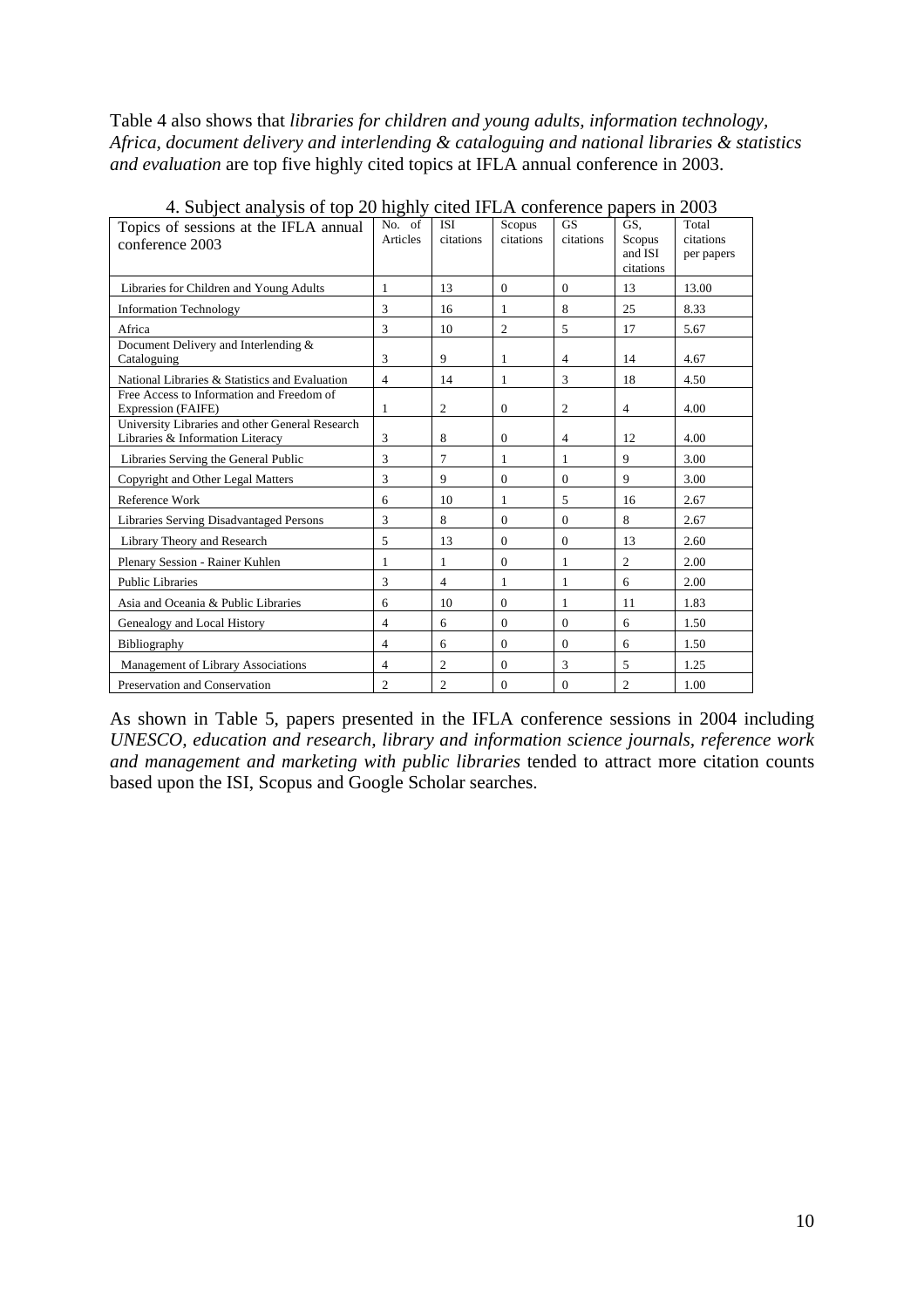| Topics of sessions at the IFLA annual<br>conference 2004                                            | No. of<br>Articles | <b>ISI</b><br>citations | Scopus<br>citations | <b>GS</b><br>citations | GS,<br>Scopus<br>and ISI<br>citations | Total<br>citations per<br>papers |
|-----------------------------------------------------------------------------------------------------|--------------------|-------------------------|---------------------|------------------------|---------------------------------------|----------------------------------|
| <b>UNESCO</b>                                                                                       | 1                  | 10                      | $\Omega$            | 7                      | 17                                    | 17.00                            |
| <b>Education and Research</b>                                                                       | 6                  | 22                      | $\overline{2}$      | 7                      | 31                                    | 5.17                             |
| Library and Information Science Journals                                                            | 5                  | 12                      | 3                   | 8                      | 23                                    | 4.60                             |
| Reference Work                                                                                      | $\overline{c}$     | $\overline{7}$          | $\mathbf{0}$        | $\overline{2}$         | 9                                     | 4.50                             |
| Management and Marketing with Public<br>Libraries                                                   | 1                  | $\overline{c}$          | 0                   | 1                      | 3                                     | 3.00                             |
| <b>National Libraries</b>                                                                           | 3                  | 7                       | $\Omega$            | $\Omega$               | 7                                     | 2.33                             |
| Preservation and Conservation (PAC) with<br>National Libraries and Preservation and<br>Conservation | 1                  | 2                       | $\mathbf{0}$        | $\mathbf{0}$           | $\overline{c}$                        | 2.00                             |
| Health and Biosciences Libraries                                                                    | 5                  | 8                       | 1                   | 1                      | 10                                    | 2.00                             |
| Libraries for the Blind with Libraries Serving<br><b>Disadvantaged Persons</b>                      | 4                  | 6                       | $\overline{0}$      | $\overline{c}$         | 8                                     | 2.00                             |
| Public Libraries with Statistics & Evaluation                                                       | 3                  | 5                       | $\Omega$            | 1                      | 6                                     | 2.00                             |
| <b>Education and Training</b>                                                                       | $\overline{4}$     | 6                       | $\overline{0}$      | 1                      | 7                                     | 1.75                             |
| Cataloguing Developments in cataloguing<br>guidelines                                               | $\overline{c}$     | $\overline{c}$          | $\overline{0}$      | 1                      | 3                                     | 1.50                             |
| Bibliography                                                                                        | $\overline{2}$     | 3                       | $\mathbf{0}$        | $\theta$               | 3                                     | 1.50                             |
| <b>Women's Issues</b>                                                                               | 5                  | 5                       | $\overline{0}$      | $\overline{c}$         | 7                                     | 1.40                             |
| Social Science Libraries with Division VIII. -<br><b>Regional Activities</b>                        | 4                  | 5                       | 0                   | $\theta$               | 5                                     | 1.25                             |
| School Libraries and Resources Centres with<br>Libraries for Children and Young Adults              | 4                  | $\overline{4}$          | 0                   | 1                      | 5                                     | 1.25                             |
| Library and Research Services for Parliaments                                                       | $\overline{2}$     | $\overline{2}$          | $\Omega$            | $\Omega$               | $\overline{2}$                        | 1.00                             |
| Rare Books and Manuscripts                                                                          | $\overline{4}$     | $\overline{2}$          | $\overline{0}$      | $\overline{c}$         | $\overline{4}$                        | 1.00                             |
| Library Buildings and Equipment                                                                     | 1                  | $\mathbf{1}$            | $\theta$            | $\Omega$               | 1                                     | 1.00                             |
| <b>President-Elect Brainstorm Session</b>                                                           | 1                  | $\mathbf{0}$            | 1                   | $\Omega$               | 1                                     | 1.00                             |

# 5. Subject analysis of top 20 highly cited IFLA conference papers in 2004

Finally, Table 6 indicates that *social science, knowledge management, statistics and evaluation, e-learning DG and Bibliography* are among top 5 highly cited topics considered for IFLA conference sessions in 2005.

|                                                                   | อา                    |                         |                     |                        |                          |                           |
|-------------------------------------------------------------------|-----------------------|-------------------------|---------------------|------------------------|--------------------------|---------------------------|
| Topics of sessions at the<br>IFLA<br>conference<br>annual         | of<br>No.<br>Articles | <b>ISI</b><br>citations | Scopus<br>citations | <b>GS</b><br>citations | GS,<br>Scopus<br>and ISI | Total<br>citations<br>per |
| 2005                                                              |                       |                         |                     |                        | citations                | papers                    |
| Social Science                                                    | 1                     | 7                       | $\overline{c}$      | $\overline{c}$         | 11                       | 11.00                     |
| Knowledge Management                                              | 4                     | 24                      | 1                   | 7                      | 32                       | 8.00                      |
| <b>Statistics and Evaluation</b>                                  | 4                     | 20                      | 1                   | 9                      | 30                       | 7.50                      |
| E-Learning DG                                                     | $\overline{c}$        | 9                       | 1                   | 1                      | 11                       | 5.50                      |
| Bibliography                                                      | 4                     | 16                      | 2                   | 3                      | 21                       | 5.25                      |
| <b>Health and Biosciences Libraries</b>                           | 3                     | 5                       | $\Omega$            | 9                      | 14                       | 4.67                      |
| <b>Information Technology</b>                                     | 3                     | 8                       | $\Omega$            | 4                      | 12                       | 4.00                      |
| Statistics and Evaluation with<br>University Libraries            | 7                     | 18                      |                     | 8                      | 27                       | 3.86                      |
| School Libraries and Resource<br>Centres                          | 7                     | 13                      | $\Omega$            | 5                      | 18                       | 2.57                      |
| <b>Education and Training with Library</b><br>Theory and Research | 10                    | 23                      | $\mathbf{0}$        | $\overline{2}$         | 25                       | 2.50                      |
| <b>Plenary Session</b>                                            | 1                     | $\overline{c}$          | $\Omega$            | $\Omega$               | $\overline{c}$           | 2.00                      |
| <b>Newspapers</b>                                                 | $\mathcal{R}$         | 5                       | $\Omega$            | $\theta$               | 5                        | 1.67                      |
| Science and Technology Libraries                                  | 3                     | 5                       | $\theta$            | $\theta$               | 5                        | 1.67                      |
| Acquisitions and Collection<br>Development                        | 4                     | 5                       | $\mathbf{0}$        | 1                      | 6                        | 1.50                      |

6. Subject analysis of highly cited IFLA conference papers in 2005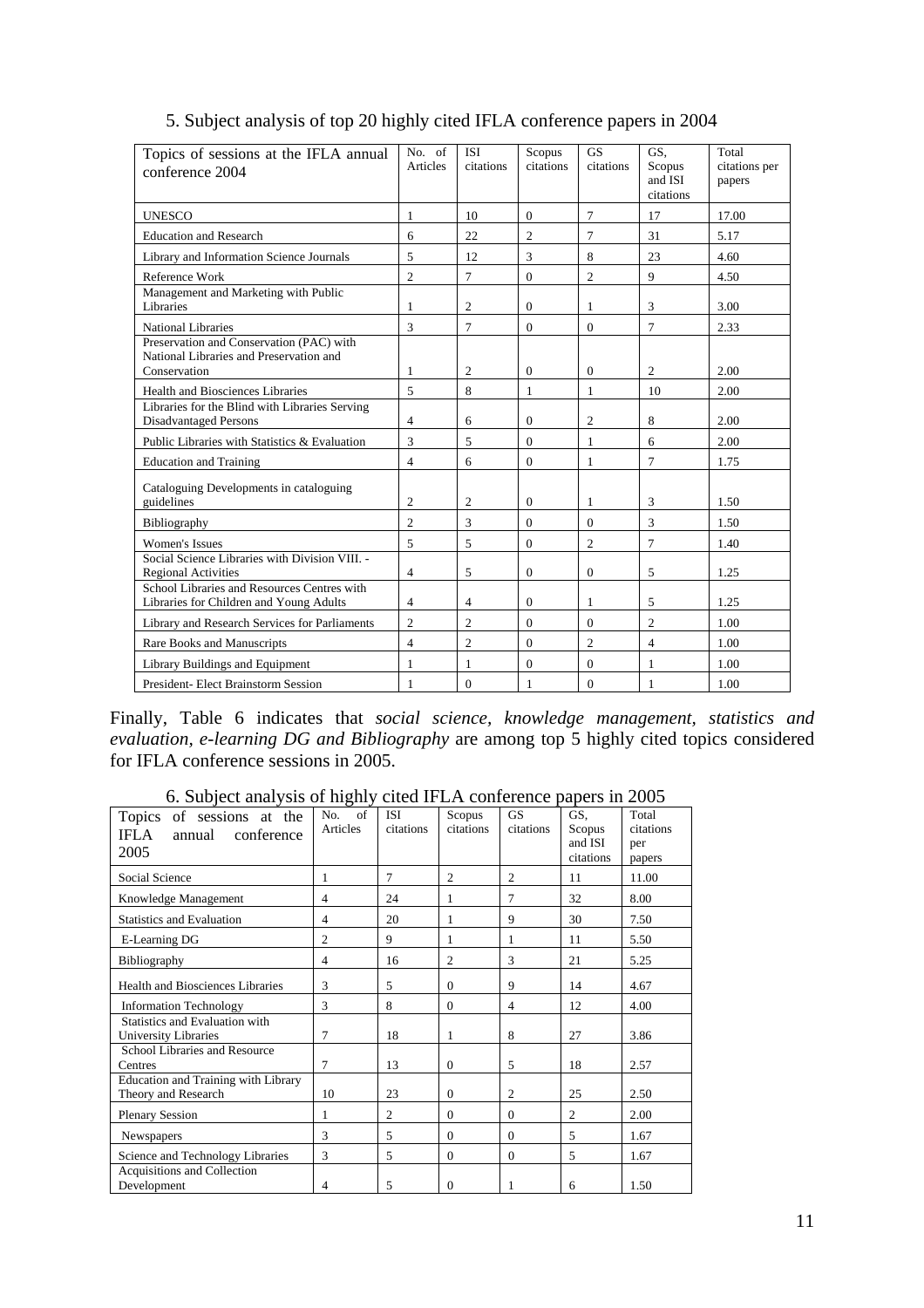| UNIMARC with Information           |  |        |   |      |
|------------------------------------|--|--------|---|------|
| Technology                         |  | $_{0}$ | 6 | 1.50 |
| Management and Marketing with      |  |        |   |      |
| <b>Information Literacy</b>        |  |        |   | 1.50 |
| Reference and Information Services |  |        |   | 1.40 |
| Division of Libraries Serving the  |  |        |   |      |
| General Public                     |  |        |   | 1.25 |
| New Professionals' DG              |  |        |   | 1.00 |
| Plenary Session II.                |  |        |   | 1.00 |

Table 7. categorizes top 10 similar topics presented at IFLA conference sessions during 2002- 2005. For instance, the second row of Table 7 shows that "*information technology*" was among top 10 highly cited topics of IFLA conference sessions. It also shows that IFLA conference papers surroundings different aspects of "*national libraries*" as well as "*statistics and evaluation*" of libraries (e.g., national, public and university libraries) could also receive more citation counts during studied years.

Table 7. Similar top ten topics attracted more citation impact at IFLA annual conferences during 2002-2005

| 2002                          | 2003                             | 2004                    | 2005                       |
|-------------------------------|----------------------------------|-------------------------|----------------------------|
| -Information Technology       | -Information Technology          |                         | -Information Technology    |
|                               |                                  |                         |                            |
|                               | -National Libraries with         |                         |                            |
|                               | <b>Information Technology</b>    |                         |                            |
| -National Libraries with      | -National Libraries &            | -National Libraries     |                            |
| <b>Information Technology</b> | <b>Statistics and Evaluation</b> |                         |                            |
|                               |                                  | -National Libraries and |                            |
|                               |                                  | Preservation and        |                            |
|                               |                                  | Conservation            |                            |
|                               | -National Libraries &            | -Public Libraries with  | -Statistics and Evaluation |
|                               | <b>Statistics and Evaluation</b> | Statistics & Evaluation |                            |
|                               |                                  |                         | -Statistics and Evaluation |
|                               |                                  |                         | with University Libraries  |
| -Africa                       | -Africa                          |                         |                            |
|                               | -Reference Work                  | -Reference Work         |                            |
| -Cataloguing                  | -Document Delivery and           |                         |                            |
| Classification and Indexing   | Interlending & Cataloguing       |                         |                            |
|                               |                                  |                         | -School Libraries and      |
| -School Libraries             |                                  |                         | <b>Resource Centres</b>    |
|                               |                                  | -Health and Biosciences | -Health and Biosciences    |
|                               |                                  | Libraries               | Libraries                  |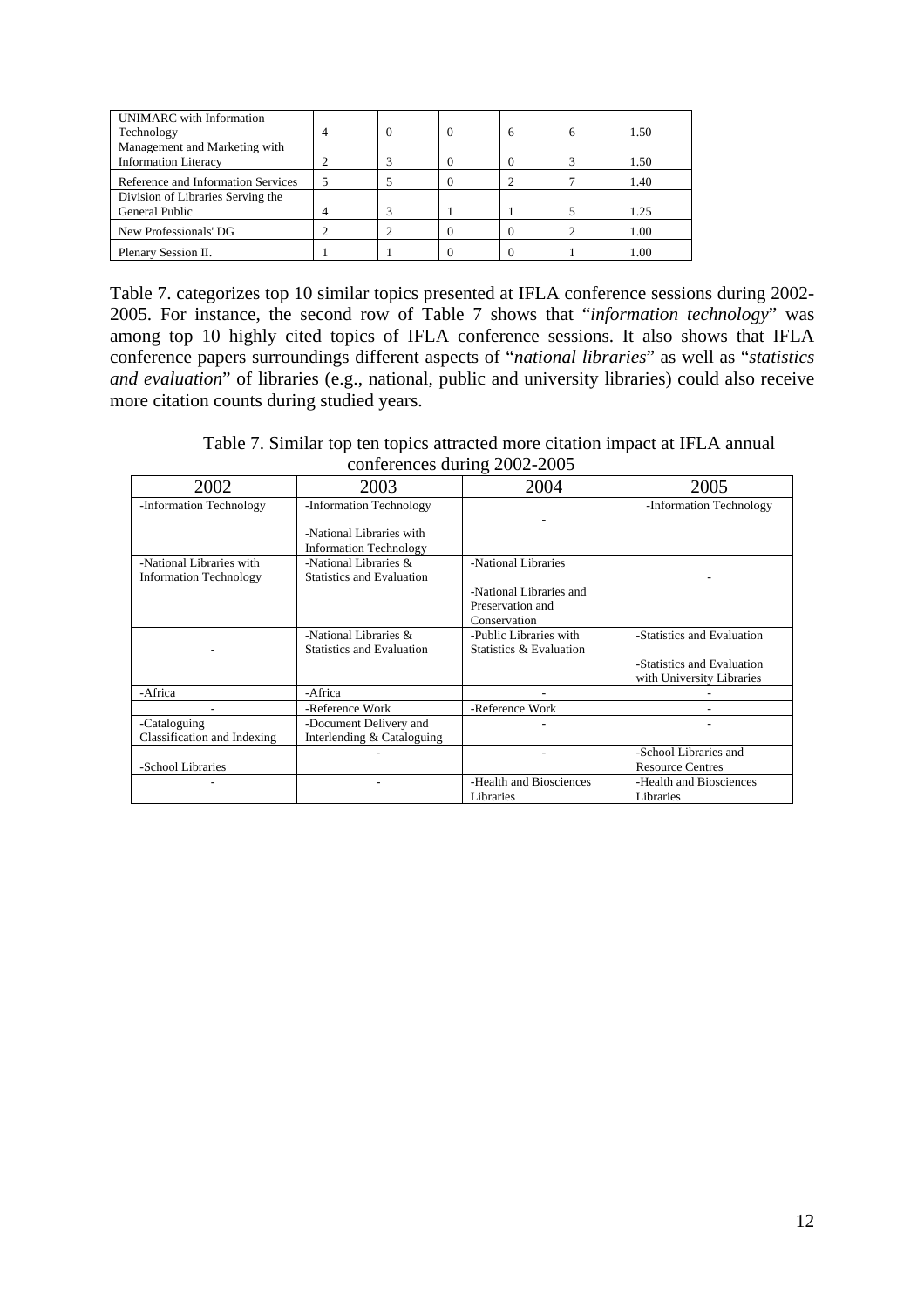# *4.3. Highly cited IFLA conference papers*

Table 8 shows top ten highly cited English open access papers presented at IFLA annual conferences during 2002-2005. Note that number of citations (cit.) is based upon ISI, Scopus and Google Scholar searches

| 2002                                                                                                                                                             | cit.            | 2003                                                                                                                                               | cit.           | 2004                                                                                                                                                                     | cit.             | 2004                                                                                                                                      | cit. |
|------------------------------------------------------------------------------------------------------------------------------------------------------------------|-----------------|----------------------------------------------------------------------------------------------------------------------------------------------------|----------------|--------------------------------------------------------------------------------------------------------------------------------------------------------------------------|------------------|-------------------------------------------------------------------------------------------------------------------------------------------|------|
| Indigenous Knowledge<br>and the Cultural Interface:<br>Underlying issues at the<br>intersection of knowledge<br>and information systems                          | 36              | International<br>children's digital<br>library                                                                                                     | 13             | Post-independence<br>literacy programmes in<br>Botswana:<br>implications for library<br>services                                                                         | 31               | KM moves beyond the<br>organization: the<br>opportunity for<br>librarians                                                                 | 13   |
| Data mining MARC to<br>find: FRBR                                                                                                                                | $\overline{35}$ | Yourself Library<br>without a library<br>customer service<br>desk: the Singapore<br>experience                                                     | $\tau$         | Latin American<br>journals in library and<br>information science                                                                                                         | 23               | KM Education in LIS<br>Programs                                                                                                           | 12   |
| Ensuring interoperability<br>among subject<br>vocabularies and<br>knowledge organization<br>schemes: a methodological                                            | 24              | A moral reflection on<br>the digitization of<br>Africa's documentary<br>heritage                                                                   | 15             | Information literacy<br>for lifelong learning                                                                                                                            | 17               | Evidence based<br>librarianship: a case<br>study in the social<br>sciences                                                                | 11   |
| Reaching the unreached:<br>How can we use ICTs to<br>empower the rural poor in<br>the developing world<br>through enhanced access<br>to relevant information?    | $23\,$          | The bibliographic<br>advantages of a<br>centralised union<br>catalogue for ILL and<br>resource sharing                                             | 11             | <b>Empowering patients</b><br>through health<br>information literacy<br>training                                                                                         | 10               | Improving the quality<br>of university libraries<br>through citation mining<br>and analysis using two<br>new dissertation<br>bibliometric | 18   |
| Subject-based<br>Interoperability: Issues<br>from the High Level<br>Thesaurus (HILT) Project                                                                     | 20              | RFID in libraries -<br>introduction to the<br>issues                                                                                               | 11             | ICT skills for<br>information<br>professionals in<br>developing countries:<br>perspectives from a<br>study of the electronic<br>information<br>environment in<br>Nigeria | $\mathbf{Q}$     | A collaborative lecture<br>in information retrieval<br>for students at<br>universities in<br>Germany and<br>Switzerland                   | 9    |
| The role of the principal in<br>an information literate<br>school community:<br>findings from an<br><b>International Research</b><br>Project                     | 18              | Experiences in<br>implementing RFID<br>solutions in a multi-<br>vendor environment                                                                 | 11             | Copyright protection<br>as access barrier for<br>people who read<br>differently: the case<br>for an international<br>approach                                            | 8                | Recommendations for<br>urgently needed<br>improvement of OPAC<br>and the role of the<br>National Bibliographic<br>Agency in achieving it  | 16   |
| Report on the successful<br>AustLit: Australian<br>Literature Gateway<br>implementation of the<br>FRBR and INDECS event<br>models, and implications<br>for other | 13              | A metadata lifecycle<br>model for digital<br>libraries: methodology<br>and application for an<br>evidence-based<br>approach to library<br>research | $\overline{7}$ | The British Library<br>and E-learning                                                                                                                                    | $\boldsymbol{7}$ | Delivering Sizzling<br>Services and Solid<br>Support with Open<br>Source Software                                                         | 8    |
| Archiving the Web - some<br>legal aspects                                                                                                                        | 13              | FAST (Faceted<br>Application of Subject<br>Terminology): a<br>simplified LCSH-<br>based vocabulary                                                 | 9              | Opportunities and<br>challenges of regional<br>cooperation in library<br>education in the<br>developing world                                                            | $\tau$           | Measuring the impact<br>of new library services                                                                                           | 8    |
| XML and bibliographic<br>data: the TVS (Transport,<br>Validation and Services)<br>model                                                                          | 12              | Benchmarking:<br>overview and context                                                                                                              | 13             | Libraries as a source<br>of relevant information<br>to support and enhance<br>economic<br>development for<br>women                                                       | $\tau$           | Successful web survey<br>methodologies for<br>Measuring the Impact<br>of Networked<br><b>Electronic Services</b><br>(MINES) for libraries | 12   |

## **Table 8. top ten highly cited papers at IFLA annual conferences (2002-2005)**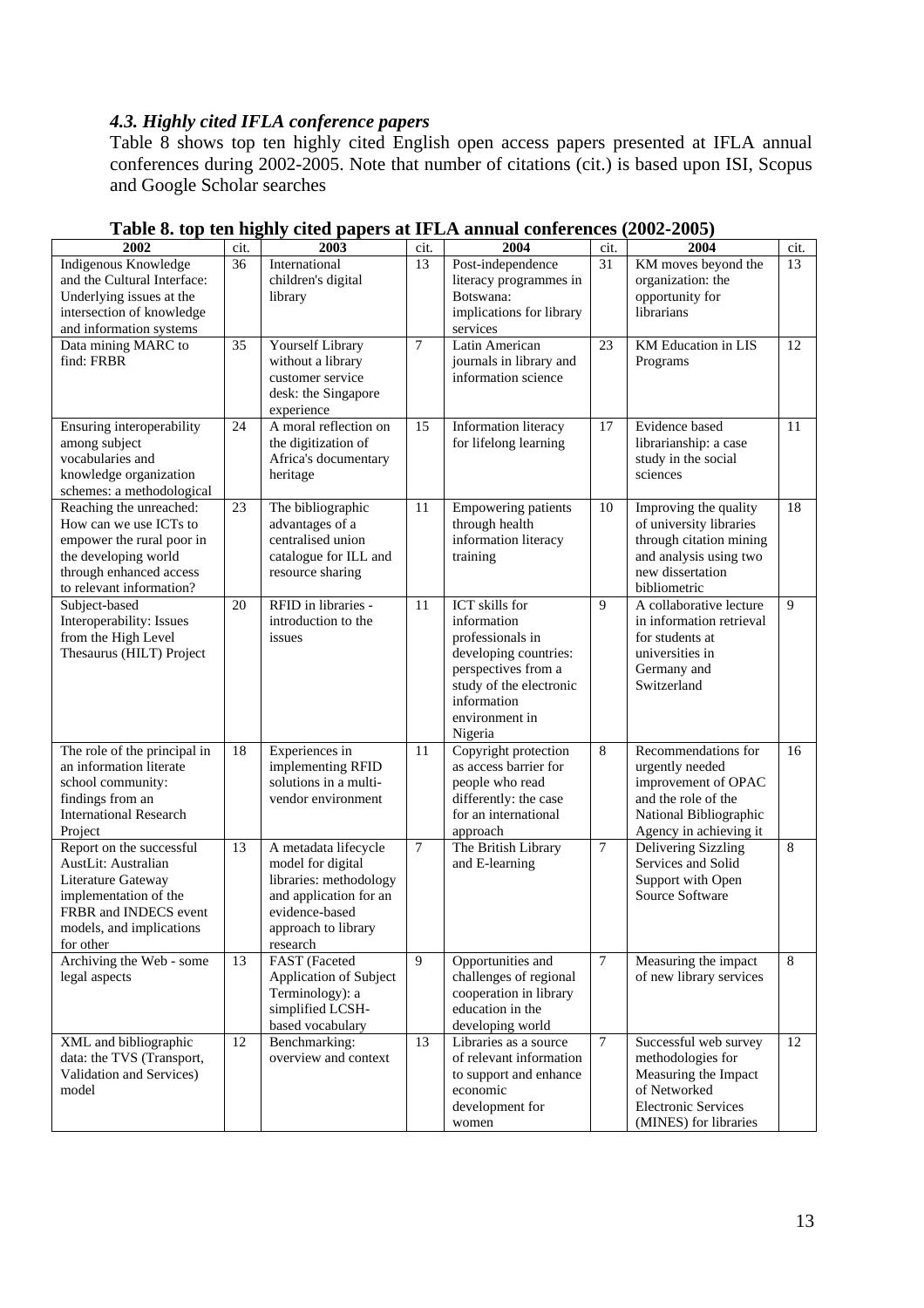### **5. Discussion and Conclusions**

In answer to first research question we found that 607 English open access IFLA conference papers during 2002-2005 tended to attract 1,157 formal citations based on ISI, Scopus and Google Scholar Searches and the citation mean and median for selected IFLA conference papers were 1.91 and 1 respectively (see Table 1). In other words, results suggest that the impact of IFLA conference papers during 2002-2005 is about 2 based on citation data in ISI, Scopus and Google Scholar. However, only 4% (45 of 1,157) of citations to IFLA conference papers were from highly impact journal articles indexed by ISI Web of Science and the majority of citing sources were from Google Scholar (76%) and Scopus (20%) respectively. A possible explanation for the above differences in number of citations to IFLA conference papers might be more coverage of Google Scholar of scholarly-related works such as preprints, postprints, non-ISI journals, conference papers, research reports, dissertations and books. This finding supports previous findings that Google Scholar is a more comprehensive tool for citation tracking for social science (Kousha & Thelwall, 2007). Nevertheless, the quality of sources of Google Scholar citations targeting IFLA conference papers should also take into account, because Google Scholar also contains citation data, but includes a less quality controlled and perhaps more non-refereed collection of publications comparing to ISI and Scopus databases. One practical limitation of this study is that we did not assess the extent of citation overlap between ISI, Scopus and Google Scholar. Hence, future studies may address this.

Citation impact analysis of topics in IFLA conference is a useful quantitative approach to explore which sessions could attract more citations from LIS publications and how IFLA annual conferences were used. The results showed that IFLA conference papers presented in the following sessions could relatively received higher citations during 2002- 2005 including, information technology; issues related to national libraries; statistics and evaluation; reference work, cataloguing, classification and indexing; school libraries; and health and biosciences libraries. Although citation analysis of scholarly works is now widely used for impact assessment and reveals how topics of IFLA sessions has been useful to be cited by other researchers, it can not assess other possible practical benefits of the IFLA conference papers, especially in terms of library and information services. For instance, many libraries and information centres around the world may practically use the experiences and results reported in the IFLA conference papers, but they might never formally cited them in the scholarly works. Therefore, more qualitative investigations (e.g., interview, questionnaire) are also needed to disclose the practical benefits of IFLA annual conference papers in the library and information services.

Although, for a long time ISI citation databases have been widely used for impact assessment of "*journal articles*", the methods here showed a novel practical approach to extract citation data from different citation databases for impact assessment of "*conference papers*". Results suggests that for IFLA conference papers ISI Web of Science is insufficient data source and broader types of publications (e.g., non-ISI journals, conference papers, thesis, research reports) are also needed for impact assessment. Hence, the methods applied in this study may shed light on how current citation databases (ISI, Scopus and Google Scholar) can be used to monitor research performance and impact of conference papers. Every year, hundreds of scholarly conferences and meetings are held worldwide and the citation extraction technique applied in this study may also be used to assess citation impact of other conferences in science, social science and humanities.